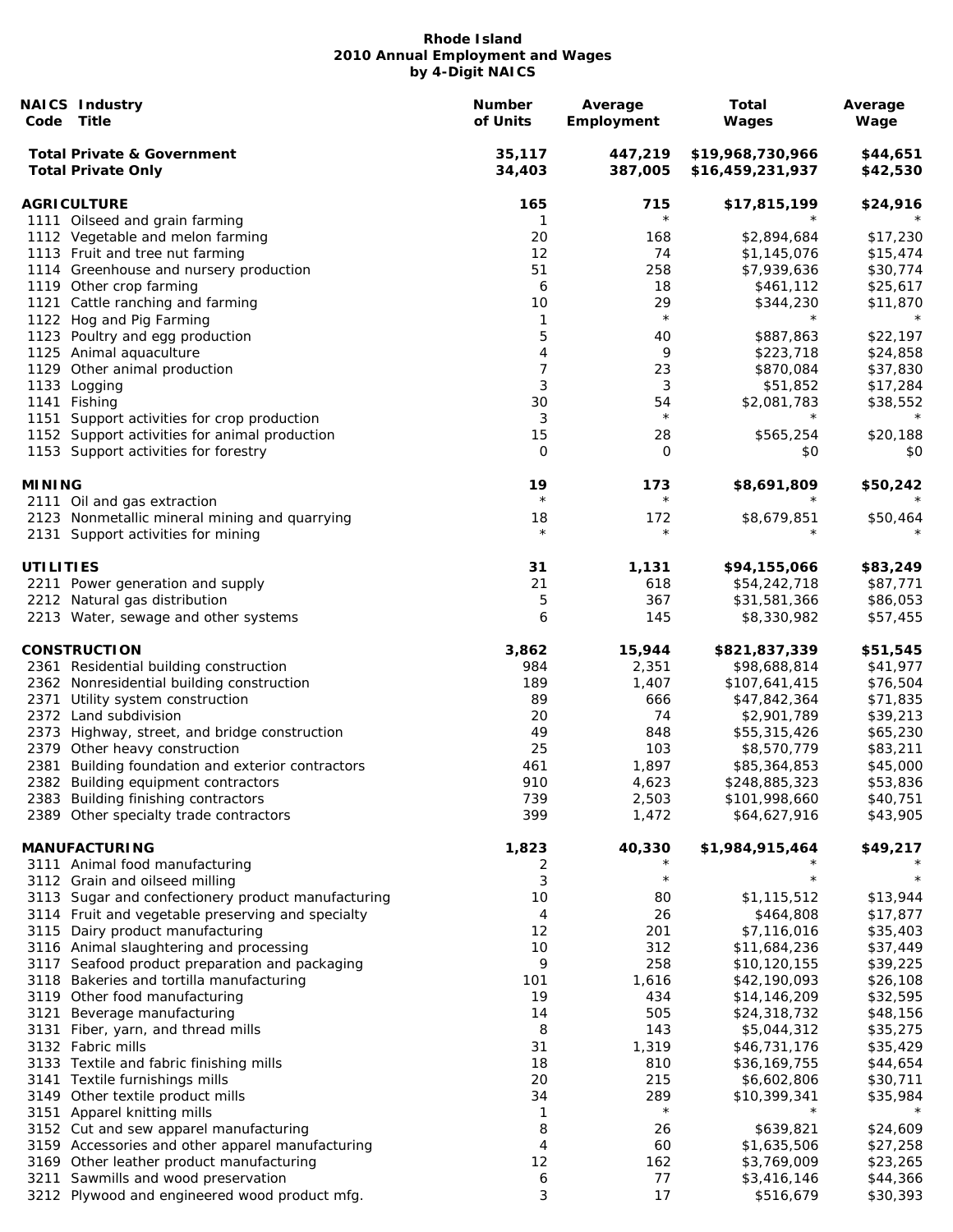| Code | <b>NAICS Industry</b><br><b>Title</b>                    | <b>Number</b><br>of Units | Average<br>Employment | Total<br>Wages           | Average<br>Wage     |
|------|----------------------------------------------------------|---------------------------|-----------------------|--------------------------|---------------------|
|      | 3219 Other wood product manufacturing                    | 26                        | 434                   | \$16,209,274             | \$37,349            |
| 3221 | Pulp, paper, and paperboard mills                        | 2                         | $\star$               |                          |                     |
|      | 3222 Converted paper product manufacturing               | 36                        | 1,142                 | \$47,364,627             | \$41,475            |
| 3231 | Printing and related support activities                  | 132                       | 1,491                 | \$60,971,037             | \$40,893            |
| 3241 | Petroleum and coal products manufacturing                | 4                         | 39                    | \$2,544,496              | \$65,243            |
| 3251 | Basic chemical manufacturing                             | 6                         | 143                   | \$8,945,765              | \$62,558            |
|      |                                                          |                           |                       |                          |                     |
|      | 3252 Resin, rubber, and artificial fibers mfg.           | 13                        | 166                   | \$10,867,948             | \$65,470            |
|      | 3253 Agricultural chemical manufacturing                 | $\overline{0}$            | $\mathsf O$           | \$0                      | \$0                 |
|      | 3254 Pharmaceutical and medicine manufacturing           | 13                        | 1,339                 | \$122,490,216            | \$91,479            |
|      | 3255 Paint, coating, and adhesive manufacturing          | 10                        | 100                   | \$5,372,359              | \$53,724            |
|      | 3256 Soap, cleaning compound, and toiletry mfg.          | 11                        | 301                   | \$15,807,210             | \$52,516            |
|      | 3259 Other chemical product and preparation mfg.         | 18                        | 839                   | \$53,688,659             | \$63,991            |
| 3261 | Plastics product manufacturing                           | 64                        | 2,263                 | \$114,573,367            | \$50,629            |
|      | 3262 Rubber product manufacturing                        | 6                         | 98                    | \$3,296,489              | \$33,638            |
| 3271 | Clay product and refractory manufacturing                | 4                         | $\star$               |                          |                     |
|      | 3272 Glass and glass product manufacturing               | 16                        | 164                   | \$8,593,158              | \$52,397            |
|      | 3273 Cement and concrete product manufacturing           | 18                        | 193                   | \$8,304,078              | \$43,026            |
|      |                                                          |                           |                       |                          |                     |
|      | 3279 Other nonmetallic mineral products                  | 22                        | 197<br>$\star$        | \$11,190,269             | \$56,803            |
|      | 3311 Iron and Steel Mills and Ferroalloy Manufacturing   | $\overline{c}$            |                       |                          |                     |
|      | 3312 Steel product mfg. from purchased steel             | 2                         | $\star$               |                          | $\star$             |
|      | 3314 Other nonferrous metal production                   | 29                        | 998                   | \$63,225,256             | \$63,352            |
|      | 3315 Foundries                                           | 28                        | 320                   | \$10,384,401             | \$32,451            |
| 3321 | Forging and stamping                                     | 24                        | 566                   | \$26,773,953             | \$47,304            |
|      | 3322 Cutlery and handtool manufacturing                  | 8                         | 220                   | \$14,220,679             | \$64,639            |
|      | 3323 Architectural and structural metals mfg.            | 48                        | 479                   | \$21,468,575             | \$44,820            |
|      |                                                          |                           |                       |                          |                     |
|      | 3324 Boiler, tank, and shipping container mfg.           | 10                        | 790                   | \$31,826,568             | \$40,287            |
|      | 3325 Hardware manufacturing                              | 5                         | 120                   | \$5,084,075              | \$42,367            |
|      | 3326 Spring and wire product manufacturing               | 7                         | 307                   | \$14,866,151             | \$48,424            |
|      | 3327 Machine shops and threaded product mfg.             | 82                        | 1,139                 | \$49,467,464             | \$43,431            |
|      | 3328 Coating, engraving, and heat treating metals        | 77                        | 981                   | \$35,239,687             | \$35,922            |
|      | 3329 Other fabricated metal product manufacturing        | 41                        | 1,014                 | \$49,366,001             | \$48,684            |
| 3331 | Agriculture, construction, and mining machinery mfg.     | 3                         | $^\star$              |                          |                     |
|      | 3332 Industrial machinery manufacturing                  | 30                        | 332                   | \$19,241,059             | \$57,955            |
|      | 3333 Commercial and service industry machinery           | 8                         | 108                   | \$6,187,560              | \$57,292            |
|      | 3334 HVAC and commercial refrigeration equipment         | 5                         | 463                   | \$27,253,775             | \$58,863            |
|      |                                                          |                           |                       |                          |                     |
|      | 3335 Metalworking machinery manufacturing                | 70                        | 499<br>$\star$        | \$21,438,868<br>$^\star$ | \$42,964<br>$\star$ |
|      | 3336 Turbine and power transmission equipment mfg.       | 2                         |                       |                          |                     |
|      | 3339 Other general purpose machinery manufacturing       | 21                        | 189                   | \$9,353,059              | \$49,487            |
|      | 3341 Computer and peripheral equipment mfg.              | 3                         | $^\star$              |                          | $\star$             |
|      | 3342 Communications equipment manufacturing              | 6                         | 245                   | \$20,186,880             | \$82,395            |
|      | 3343 Audio and video equipment manufacturing             | 1                         | $\star$               |                          |                     |
|      | 3344 Semiconductor and electronic component mfg.         | 19                        | 508                   | \$24,455,466             | \$48,141            |
|      | 3345 Electronic instrument manufacturing                 | 49                        | 2,832                 | \$200,043,222            | \$70,637            |
|      | 3346 Magnetic media manufacturing and reproducing        | 1                         | $^\star$              |                          |                     |
| 3351 |                                                          | 12                        | 274                   | \$10,618,697             | \$38,754            |
|      | Electric lighting equipment manufacturing                |                           |                       |                          |                     |
|      | 3353 Electrical equipment manufacturing                  | 4                         | 21                    | \$1,904,580              | \$90,694            |
|      | 3359 Other electrical equipment and component mfg.       | 22                        | 934                   | \$63,212,268             | \$67,679            |
|      | 3362 Motor vehicle body and trailer manufacturing        | 3                         | $^\star$              |                          |                     |
|      | 3363 Motor vehicle parts manufacturing                   | 5                         | 38                    | \$1,675,287              | \$44,087            |
|      | 3364 Aerospace product and parts manufacturing           |                           |                       |                          |                     |
|      | 3366 Ship and boat building                              | 45                        | 3,068                 | \$166,688,297            | \$54,331            |
|      | 3369 Other transportation equipment manufacturing        | 2                         |                       |                          |                     |
| 3371 | Household and institutional furniture mfg.               | 37                        | 193                   | \$6,483,185              | \$33,592            |
|      |                                                          | 29                        | 780                   |                          |                     |
|      | 3372 Office furniture and fixtures manufacturing         |                           | $^\star$              | \$32,228,530             | \$41,319            |
|      | 3379 Other furniture related product manufacturing       | 1                         |                       |                          |                     |
| 3391 | Medical equipment and supplies manufacturing             | 65                        | 1,461                 | \$76,142,447             | \$52,117            |
|      | 3399 Other miscellaneous manufacturing                   | 287                       | 5,178                 | \$216,662,207            | \$41,843            |
|      |                                                          |                           |                       |                          |                     |
|      | <b>WHOLESALE TRADE</b>                                   | 2,988                     | 15,815                | 999,497,005              | \$63,199            |
|      | 4231 Motor vehicle and parts merchant wholesalers        | 91                        | 712                   | \$26,237,282             | \$36,850            |
|      | 4232 Furniture and furnishing merchant wholesalers       | 27                        | 307                   | \$16,051,002             | \$52,283            |
|      | 4233 Lumber and construction supply merchant wholesalers | 62                        | 452                   | \$24,416,454             | \$54,019            |
|      | 4234 Commercial equip. merchant wholesalers              | 160                       | 1,361                 | \$84,249,726             | \$61,903            |
|      | 4235 Metal and mineral merchant wholesalers              | 15                        | 210                   | \$10,918,478             | \$51,993            |
|      |                                                          |                           |                       |                          |                     |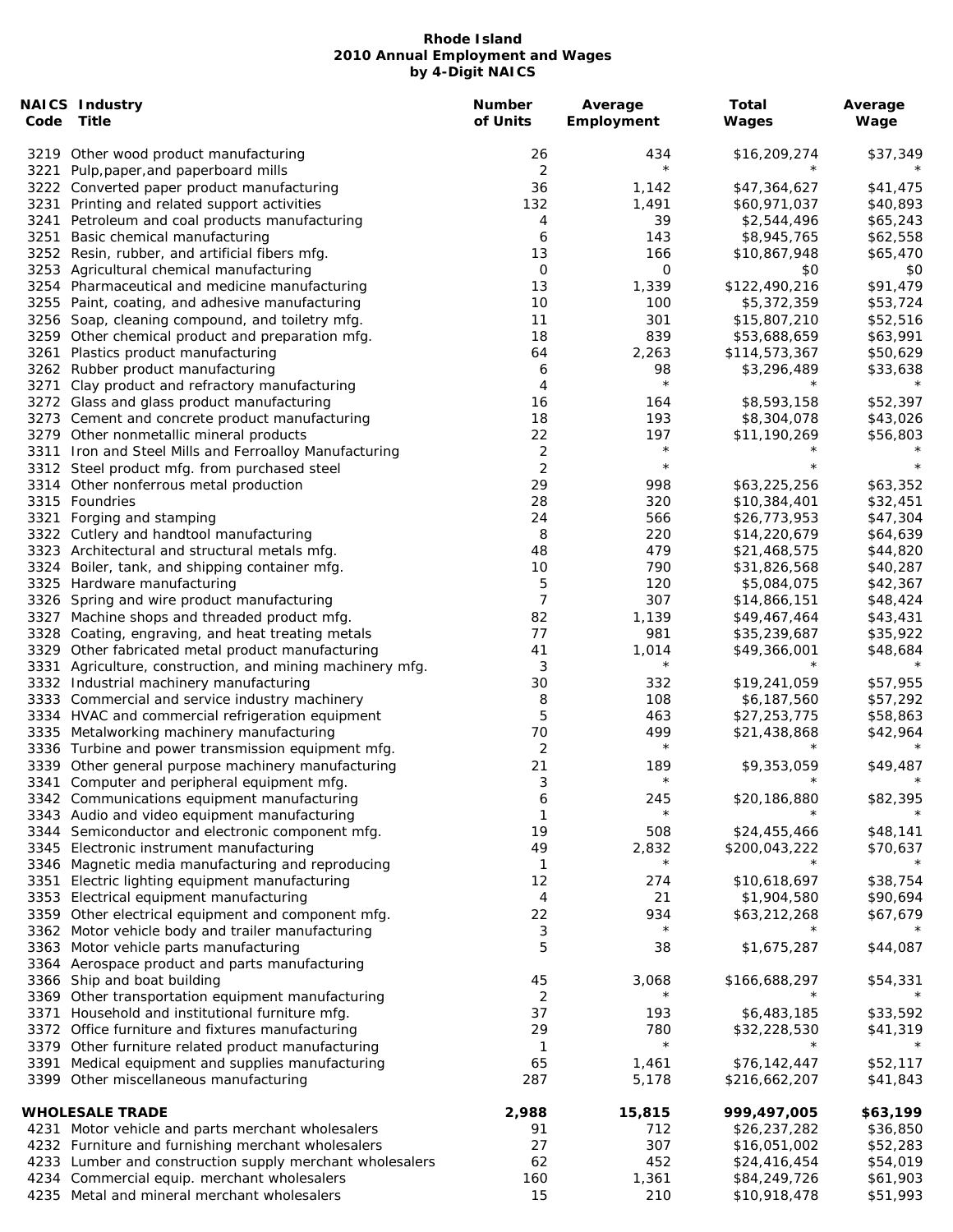| Code | <b>NAICS Industry</b><br>Title                      | <b>Number</b><br>of Units | Average<br>Employment | Total<br><b>Wages</b> | Average<br>Wage |
|------|-----------------------------------------------------|---------------------------|-----------------------|-----------------------|-----------------|
|      | 4236 Electric goods merchant wholesalers            | 78                        | 1,057                 | \$73,154,749          | \$69,210        |
|      | 4237 Hardware and plumbing merchant wholesalers     | 87                        | 605                   | \$30,360,405          | \$50,182        |
|      | 4238 Machinery and supply merchant wholesalers      | 175                       | 1,001                 | \$52,768,458          | \$52,716        |
|      | 4239 Misc. durable goods merchant wholesalers       | 173                       | 2,160                 | \$136,754,638         | \$63,312        |
| 4241 | Paper and paper product merchant wholesalers        | 42                        | 309                   | \$15,395,863          | \$49,825        |
|      | 4242 Druggists' goods merchant wholesalers          | 67                        | 472                   | \$42,265,367          | \$89,545        |
|      | 4243 Apparel and piece goods merchant wholesalers   | 34                        | 190                   | \$11,083,780          | \$58,336        |
|      | 4244 Grocery and related product wholesalers        | 159                       | 1,578                 | \$80,584,067          | \$51,067        |
|      | 4245 Farm product raw material merchant wholesalers | 2                         | $\star$               |                       |                 |
|      | 4246 Chemical merchant wholesalers                  | 50                        | 631                   | \$41,430,249          | \$65,658        |
|      | 4247 Petroleum merchant wholesalers                 | 21                        | 217                   | \$11,072,592          | \$51,026        |
|      | 4248 Alcoholic beverage merchant wholesalers        | 15                        | 342                   | \$21,283,861          | \$62,234        |
|      | 4249 Misc. nondurable goods merchant wholesalers    | 89                        | 710                   | \$30,868,829          | \$43,477        |
| 4251 | Electronic markets and agents and brokers           | 1,646                     | 3,453                 | \$288,789,840         | \$83,634        |
|      | <b>RETAIL TRADE</b>                                 | 3,864                     | 46,879                | \$1,268,492,380       | \$27,059        |
|      | 4411 Automobile dealers                             | 184                       | 3,225                 | \$153,815,713         | \$47,695        |
|      | 4412 Other motor vehicle dealers                    | 77                        | 542                   | \$21,086,923          | \$38,906        |
|      | 4413 Auto parts, accessories, and tire stores       | 143                       | 1,225                 | \$37,480,168          | \$30,596        |
|      | 4421 Furniture stores                               | 68                        | 426                   | \$15,820,400          | \$37,137        |
|      | 4422 Home furnishings stores                        | 115                       | 696                   | \$18,508,468          | \$26,593        |
| 4431 | Electronics and Appliance Stores                    | 160                       | 1,037                 | \$40,624,046          | \$39,175        |
| 4441 | <b>Building Material and Supplies Dealers</b>       | 179                       | 3,381                 | \$107,695,314         | \$31,853        |
|      | 4442 Lawn and garden equipment and supplies stores  | 52                        | 261                   | \$7,866,795           | \$30,141        |
|      | 4451 Grocery stores                                 | 339                       | 9,314                 | \$200,948,876         | \$21,575        |
|      | 4452 Specialty food stores                          | 130                       | 1,018                 | \$21,146,542          | \$20,773        |
|      | 4453 Beer, wine, and liquor stores                  | 223                       | 1,357                 | \$29,318,386          | \$21,605        |
| 4461 | Health and personal care stores                     | 344                       | 5,771                 | \$209,123,684         | \$36,237        |
| 4471 | <b>Gasoline stations</b>                            | 320                       | 1,831                 | \$35,971,685          | \$19,646        |
| 4481 | Clothing stores                                     | 334                       | 3,727                 | \$58,994,973          | \$15,829        |
|      | 4482 Shoe stores                                    | 66                        | 501                   | \$9,775,996           | \$19,513        |
|      | 4483 Jewelry, luggage, and leather goods stores     | 105                       | 387                   | \$11,870,665          | \$30,674        |
| 4511 | Sporting goods and musical instrument stores        | 182                       | 1,116                 | \$19,855,151          | \$17,791        |
|      | 4512 Book, periodical, and music stores             | 44                        | 462                   | \$7,975,564           | \$17,263        |
| 4521 | Department stores                                   | 36                        | 4,608                 | \$99,195,794          | \$21,527        |
|      | 4529 Other general merchandise stores               | 103                       | 1,839                 | \$40,614,646          | \$22,085        |
| 4531 | Florists                                            | 73                        | 250                   | \$3,964,496           | \$15,858        |
|      | 4532 Office supplies, stationery, and gift stores   | 173                       | 1,311                 | \$29,110,095          | \$22,204        |
|      | 4533 Used merchandise stores                        | 65                        | 354                   | \$6,835,871           | \$19,310        |
|      | 4539 Other miscellaneous store retailers            | 135                       | 631                   | \$13,679,041          | \$21,678        |
| 4541 | Electronic shopping and mail-order houses           | 59                        | 381                   | \$13,860,965          | \$36,380        |
|      | 4542 Vending machine operators                      | 24                        | 93                    | \$3,062,941           | \$32,935        |
|      | 4543 Direct selling establishments                  | 142                       | 1,135                 | \$50,289,182          | \$44,308        |
|      | TRANSPORTATION & WAREHOUSING                        | 705                       | 8,711                 | 317,024,632           | \$36,394        |
|      | 4811 Scheduled air transportation                   | 11                        | 305                   | \$11,150,253          | \$36,558        |
|      | 4812 Nonscheduled air transportation                | 14                        | 48                    | \$2,240,112           | \$46,669        |
| 4821 | Rail Transportation                                 | 1                         | $\star$               |                       |                 |
| 4831 | Sea, coastal, and Great Lakes transportation        | 7                         | 108                   | \$4,327,364           | \$40,068        |
|      | 4832 Inland water transportation                    | $\overline{2}$            | $^\star$              |                       |                 |
|      | 4841 General freight trucking                       | 144                       | 1,154                 | \$56,127,709          | \$48,638        |
|      | 4842 Specialized freight trucking                   | 145                       | 791                   | \$31,615,962          | \$39,970        |
|      | 4851 Urban transit systems                          | 0                         | $\mathsf O$           | \$0                   | \$0             |
|      | 4852 Interurban and rural bus transportation        | 4                         | 107                   | \$4,820,348           | \$45,050        |
|      | 4853 Taxi and limousine service                     | 40                        | 203                   | \$4,599,778           | \$22,659        |
|      | 4854 School and employee bus transportation         | 38                        | 1,735                 | \$34,684,828          | \$19,991        |
|      | 4855 Charter bus industry                           | 6                         | 121                   | \$3,111,001           | \$25,711        |
|      | 4859 Other ground passenger transportation          | 12                        | 68                    | \$1,705,740           | \$25,084        |
| 4861 | Pipeline transportation of crude oil                | 1                         | $\star$               |                       |                 |
|      | 4862 Pipeline transportation of natural gas         | 2                         |                       |                       |                 |
|      | 4869 Other pipeline transportation                  | 1                         | $^\star$              | $^\star$              |                 |
| 4871 | Scenic and sightseeing transportation, land         | 5                         | 48                    | \$882,928             | \$18,394        |
|      | 4872 Scenic and sightseeing transportation, water   | 38                        | 134                   | \$3,661,171           | \$27,322        |
| 4879 | Scenic and sightseeing transportation, other        | 1                         | $\star$               |                       |                 |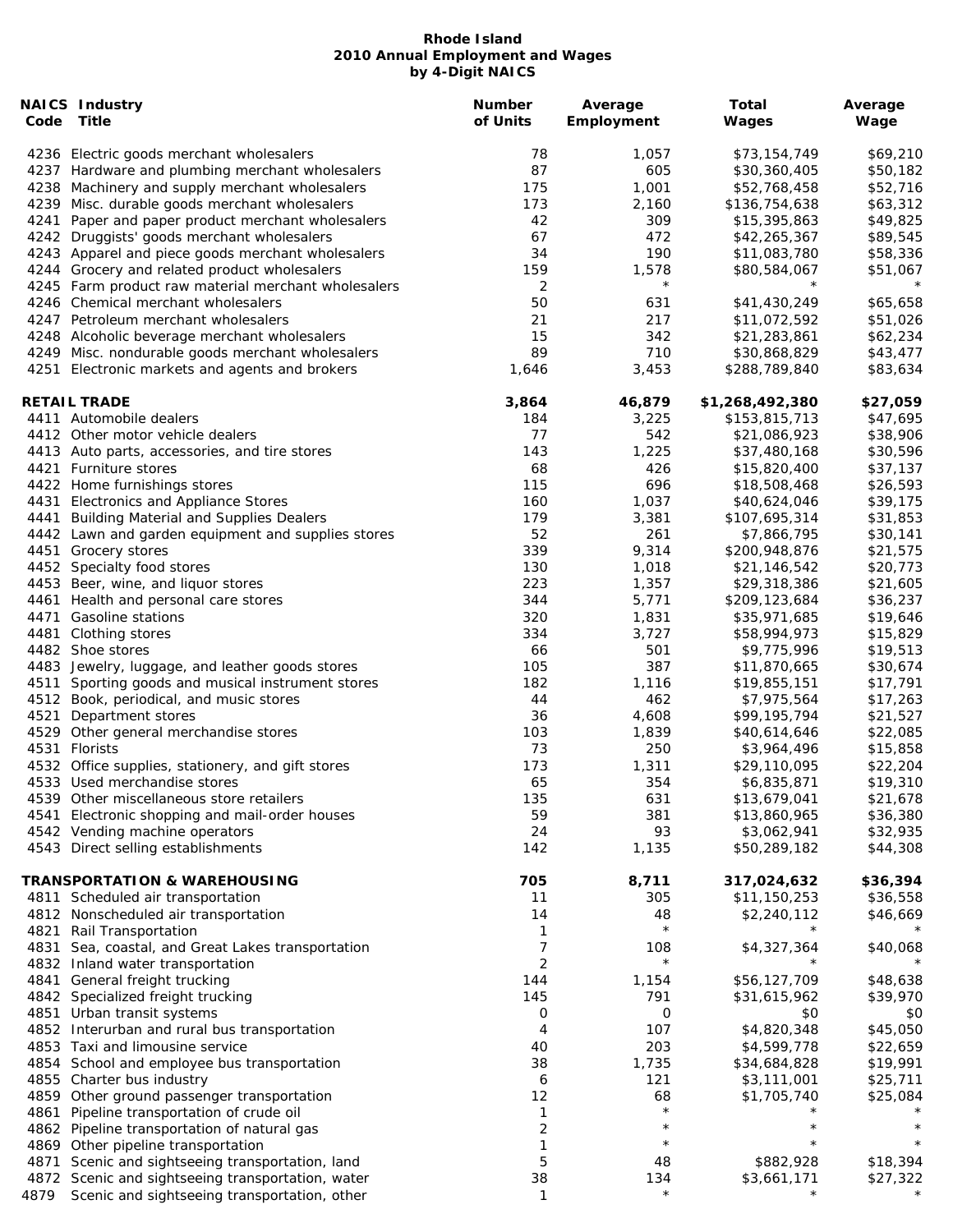| Code | <b>NAICS Industry</b><br>Title                                                                    | <b>Number</b><br>of Units | Average<br>Employment | <b>Total</b><br><b>Wages</b>  | Average<br>Wage      |
|------|---------------------------------------------------------------------------------------------------|---------------------------|-----------------------|-------------------------------|----------------------|
|      | 4881 Support activities for air transportation<br>4882 Support activities for rail transportation | 20<br>$\star$             | 164<br>$\star$        | \$5,009,141<br>$^\star$       | \$30,544             |
|      | 4883 Support activities for water transportation                                                  | 18                        | 252                   | \$10,362,954                  | \$41,123             |
|      | 4884 Support activities for road transportation                                                   | 42                        | 271                   | \$9,208,764                   | \$33,981             |
|      | 4885 Freight transportation arrangement                                                           | 55                        | 263                   | \$11,936,730                  | \$45,387             |
|      | 4889 Other support activities for transportation                                                  | 9                         | 108                   | \$4,751,873                   | \$43,999             |
|      | 4921 Couriers                                                                                     | 32                        | 1,416                 | \$58,502,662                  | \$41,315             |
|      | 4922 Local messengers and local delivery                                                          | 40                        | 207                   | \$6,988,572                   | \$33,761             |
|      | 4931 Warehousing and storage                                                                      | 23                        | 1,069                 | \$44,983,987                  | \$42,080             |
|      | <b>INFORMATION</b>                                                                                | 744                       | 9,989                 | 612,732,863                   | \$61,341             |
|      | 5111 Newspaper, book, and directory publishers                                                    | 112                       | 1,296                 | \$61,573,874                  | \$47,511             |
|      | 5112 Software publishers                                                                          | 128                       | 855                   | \$77,402,243                  | \$90,529             |
|      | 5121 Motion picture and video industries                                                          | 99                        | 807                   | \$26,575,716                  | \$32,931             |
|      | 5122 Sound recording industries                                                                   | 7                         | $\star$               |                               |                      |
|      | 5151 Radio and television broadcasting                                                            | 31                        | 655                   | \$33,676,487                  | \$51,414             |
|      | 5152 Cable and other subscription programming                                                     | $\overline{2}$            | $\star$               |                               |                      |
|      | 5171 Wired telecommunications carriers                                                            | 109                       | 2,184                 | \$153,938,996                 | \$70,485             |
|      | 5172 Wireless telecommunications carriers                                                         | 41                        | 327                   | \$19,621,363                  | \$60,004             |
|      | 5174 Satellite telecommunications                                                                 | 2                         | $\star$               | $^\star$                      |                      |
|      | 5179 Other telecommunications                                                                     | 24                        | 404                   | \$35,522,203                  | \$87,926             |
|      |                                                                                                   | 98                        | 2,918                 |                               | \$63,943             |
|      | 5182 Data processing and related services<br>5191 Other information services                      | 95                        | 535                   | \$186,586,260<br>\$17,447,534 | \$32,612             |
|      | <b>FINANCE &amp; INSURANCE</b>                                                                    | 1,573                     | 23,406                | 1,719,181,495                 | \$73,450             |
|      | 5221 Depository credit intermediation                                                             | 301                       | 8,299                 | \$406,939,582                 | \$49,035             |
|      | 5222 Nondepository credit intermediation                                                          | 147                       | 1,177                 | \$89,292,158                  | \$75,864             |
|      | 5223 Activities related to credit intermediation                                                  | 130                       | 511                   | \$30,875,627                  | \$60,422             |
|      | 5231 Securities and commodity contracts brokerage                                                 | 98                        | 2,566                 | \$336,179,337                 | \$131,013            |
|      |                                                                                                   | 1                         | $^\star$              | $^\star$                      |                      |
|      | 5232 Securities and commodity exchanges                                                           |                           |                       |                               |                      |
|      | 5239 Other financial investment activities                                                        | 179                       | 1,667                 | \$252,334,702                 | \$151,371            |
|      | 5241 Insurance carriers                                                                           | 126                       | 5,269                 | \$364,920,439                 | \$69,258             |
|      | 5242 Insurance agencies, brokerages, and related                                                  | 560                       | 3,772                 | \$228,634,672                 | \$60,614             |
|      | 5251 Insurance and employee benefit funds<br>5259 Other investment pools and funds                | 12<br>22                  | 116<br>26             | \$7,921,547<br>\$1,941,458    | \$68,289<br>\$74,671 |
|      | REAL ESTATE, RENTAL & LEASING                                                                     | 1,087                     | 5,632                 | 211,895,731                   | \$37,624             |
|      | 5311 Lessors of real estate                                                                       | 263                       | 902                   | \$34,503,751                  | \$38,252             |
|      | 5312 Offices of real estate agents and brokers                                                    | 260                       | 730                   | \$33,170,834                  | \$45,439             |
|      | 5313 Activities related to real estate                                                            | 334                       | 2,441                 | \$90,194,033                  | \$36,950             |
|      |                                                                                                   | 60                        | 689                   | \$19,895,592                  | \$28,876             |
|      | 5321 Automotive equipment rental and leasing<br>5322 Consumer goods rental                        | 95                        | 500                   |                               | \$27,903             |
|      | 5323 General rental centers                                                                       |                           |                       | \$13,951,456                  |                      |
|      |                                                                                                   | 19                        | 136                   | \$6,097,864                   | \$44,837             |
|      | 5324 Machinery and equipment rental and leasing                                                   | 48                        | 178                   | \$8,688,921                   | \$48,814             |
|      | 5331 Lessors of nonfinancial intangible assets                                                    | 10                        | 56                    | \$5,393,280                   | \$96,309             |
|      | PROFESSIONAL, SCIENTIFIC, & TECHNICAL SERVICES                                                    | 4,153                     | 20,879                | 1,333,353,383                 | \$63,861             |
|      | 5411 Legal services                                                                               | 842                       | 3,890                 | \$245,085,905                 | \$63,004             |
|      | 5412 Accounting and bookkeeping services                                                          | 498                       | 3,032                 | \$154,918,623                 | \$51,095             |
|      | 5413 Architectural and engineering services                                                       | 513                       | 3,608                 | \$231,949,903                 | \$64,288             |
|      | 5414 Specialized design services                                                                  | 142                       | 275                   | \$12,329,568                  | \$44,835             |
|      | 5415 Computer systems design and related services                                                 | 902                       | 5,105                 | \$403,396,292                 | \$79,020             |
|      | 5416 Management and technical consulting services                                                 | 649                       | 1,900                 | \$129,858,924                 | \$68,347             |
|      | 5417 Scientific research and development services                                                 | 130                       | 665                   | \$50,913,269                  | \$76,561             |
|      | 5418 Advertising and related services                                                             | 241                       | 829                   | \$44,457,173                  | \$53,627             |
|      | 5419 Other professional and technical services                                                    | 238                       | 1,575                 | \$60,443,726                  | \$38,377             |
|      | <b>MANAGEMENT OF COMPANIES</b>                                                                    | 232                       | 9,327                 | 944,269,311                   | 101,240              |
|      | 5511 Management of companies and enterprises                                                      | 232                       | 9,327                 | \$944,269,311                 | \$101,240            |
|      | <b>ADMINISTRATIVE &amp; SUPPORT &amp; WASTE MGMT SERVICES</b>                                     | 2,374                     | 23,178                | 696,227,447                   | \$30,038             |
|      | 5611 Office administrative services                                                               | 102                       | 834                   | \$38,498,807                  | \$46,162             |
|      | 5612 Facilities support services                                                                  | 17                        | 319                   | \$12,370,896                  | \$38,780             |
|      | 5613 Employment services                                                                          | 497                       | 8,412                 | \$233,363,872                 | \$27,742             |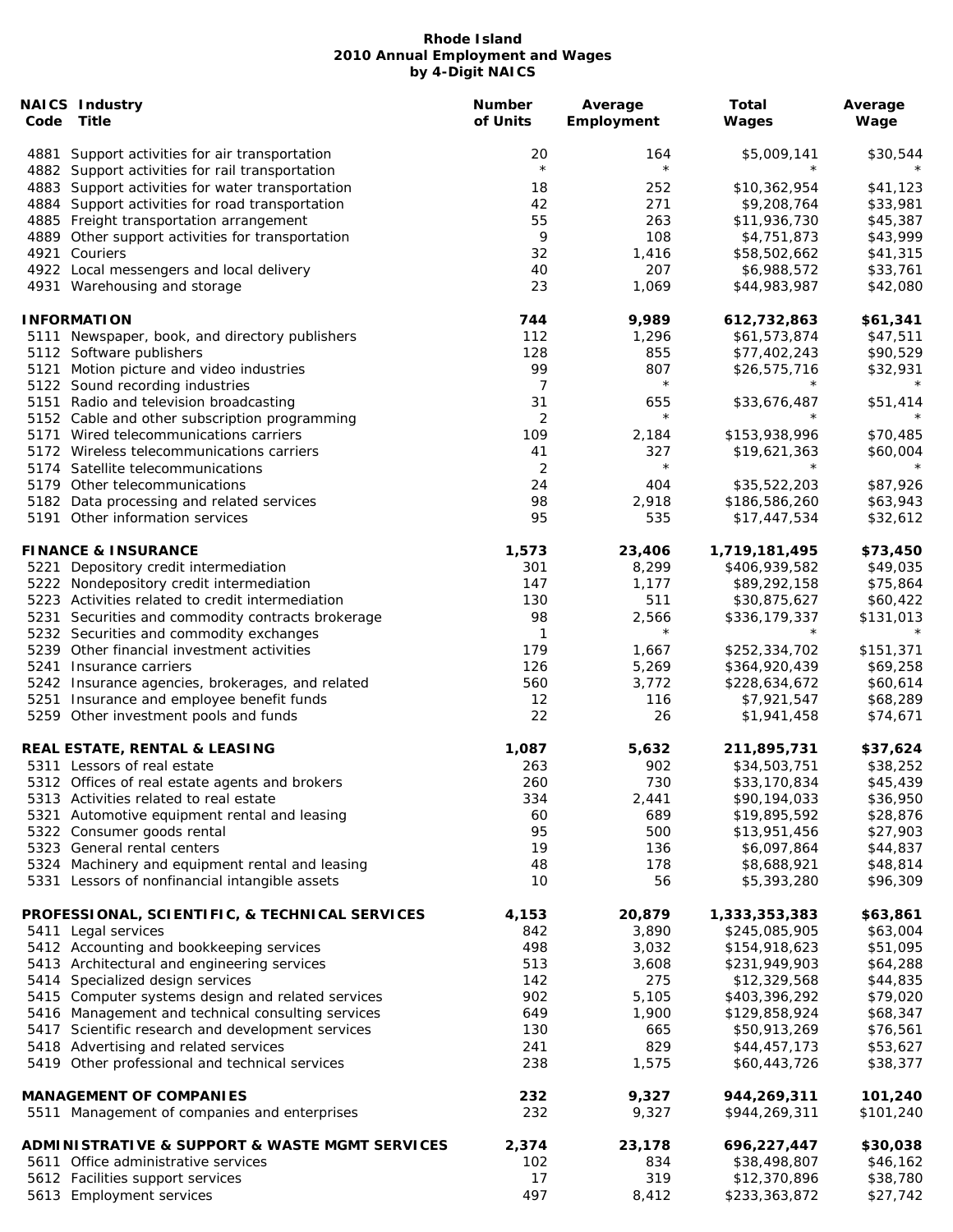| Code | <b>NAICS Industry</b><br>Title                    | <b>Number</b><br>of Units | Average<br>Employment | Total<br>Wages | Average<br>Wage |
|------|---------------------------------------------------|---------------------------|-----------------------|----------------|-----------------|
|      | 5614 Business support services                    | 177                       | 920                   | \$36,157,921   | \$39,302        |
|      | 5615 Travel arrangement and reservation services  | 99                        | 1,679                 | \$64,987,287   | \$38,706        |
|      | 5616 Investigation and security services          | 159                       | 2,338                 | \$60,854,539   | \$26,028        |
|      | 5617 Services to buildings and dwellings          | 1,063                     | 6,415                 | \$161,722,683  | \$25,210        |
|      | 5619 Other support services                       | 129                       | 753                   | \$18,533,107   | \$24,612        |
|      | 5621 Waste collection                             | 64                        | 782                   | \$32,786,386   | \$41,926        |
|      | 5622 Waste treatment and disposal                 | 8                         | 363                   | \$19,661,980   | \$54,165        |
|      | 5629 Remediation and other waste services         | 63                        | 363                   | \$17,289,969   | \$47,631        |
|      | <b>EDUCATIONAL SERVICES</b>                       | 531                       | 19,199                | 874,124,815    | \$45,530        |
|      | 6111 Elementary and secondary schools             | 100                       | 4,321                 | \$153,628,616  | \$35,554        |
|      | 6112 Junior colleges                              | 3                         | $^{\star}$            | $^\star$       | $^\star$        |
|      | 6113 Colleges and universities                    | 41                        | 12,067                | \$626,408,587  | \$51,911        |
|      | 6114 Business, computer and management training   | 62                        | 376                   | \$16,325,308   | \$43,418        |
|      | 6115 Technical and trade schools                  | 39                        | 380                   | \$13,812,135   | \$36,348        |
|      | 6116 Other schools and instruction                | 234                       | 1,162                 | \$26,653,863   | \$22,938        |
|      | 6117 Educational support services                 | 53                        | 304                   | \$13,259,681   | \$43,617        |
|      | <b>HEALTH CARE &amp; SOCIAL ASSISTANCE</b>        | 3,053                     | 78,217                | 3,216,380,290  | \$41,121        |
|      | 6211 Offices of physicians                        | 827                       | 8,085                 | \$580,336,979  | \$71,779        |
|      | 6212 Offices of dentists                          | 384                       | 2,782                 | \$124,321,413  | \$44,688        |
|      | 6213 Offices of other health practitioners        | 499                       | 3,056                 | \$115,222,584  | \$37,704        |
|      | 6214 Outpatient care centers                      | 119                       | 2,926                 | \$113,824,889  | \$38,901        |
|      | 6215 Medical and diagnostic laboratories          | 70                        | 1,020                 | \$75,216,177   | \$73,741        |
|      | 6216 Home health care services                    | 82                        | 4,512                 | \$127,124,623  | \$28,175        |
|      | 6219 Other ambulatory health care services        | 40                        | 1,625                 | \$54,032,968   | \$33,251        |
|      | 6221 General medical and surgical hospitals       | 10                        | 18,495                | \$933,544,920  | \$50,476        |
|      | 6222 Psychiatric and substance abuse hospitals    | 3                         | 1,728                 | \$90,481,214   | \$52,362        |
|      | 6223 Other hospitals                              | 12                        | 4,421                 | \$256,155,971  | \$57,941        |
|      | 6231 Nursing care facilities                      | 88                        | 10,314                | \$315,710,785  | \$30,610        |
|      | 6232 Residential mental health facilities         | 233                       | 4,193                 | \$92,750,831   | \$22,120        |
|      | 6233 Community care facilities for the elderly    | 55                        | 2,672                 | \$62,703,051   | \$23,467        |
|      | 6239 Other residential care facilities            | 61                        | 1,303                 | \$34,379,166   | \$26,385        |
|      | 6241 Individual and family services               | 201                       | 3,825                 | \$101,019,752  | \$26,410        |
|      | 6242 Emergency and other relief services          | 47                        | 659                   | \$19,050,441   | \$28,908        |
|      | 6243 Vocational rehabilitation services           | 42                        | 3,556                 | \$61,993,071   | \$17,433        |
|      | 6244 Child day care services                      | 285                       | 3,045                 | \$58,511,455   | \$19,216        |
|      | <b>ARTS, ENTERTAINMENT &amp; RECREATION</b>       | 563                       | 7.547                 | 179,192,712    | \$23,744        |
|      | 7111 Performing arts companies                    | 48                        | 676                   | \$14,455,684   | \$21,384        |
|      | 7112 Spectator sports                             | 22                        | 180                   | \$9,248,793    | \$51,382        |
|      | 7113 Promoters of performing arts and sports      | 28                        | 180                   | \$3,778,045    | \$20,989        |
|      | 7114 Agents and managers for public figures       | 8                         | 13                    | \$795,384      | \$61,183        |
|      | 7115 Independent artists, writers, and performers | 44                        | 57                    | \$3,178,329    | \$55,760        |
| 7121 | Museums, historical sites, zoos, and parks        | 46                        | 746                   | \$19,402,501   | \$26,009        |
|      | 7131 Amusement parks and arcades                  | 10                        | 62                    | \$1,302,363    | \$21,006        |
|      | 7132 Gambling industries                          | 4                         | $\star$               |                |                 |
|      | 7139 Other amusement and recreation industries    | 357                       | 4,689                 | \$97,261,236   | \$20,742        |
|      | <b>ACCOMMODATION &amp; FOOD SERVICES</b>          | 2,868                     | 41,968                | 681,509,757    | \$16,239        |
|      | 7211 Traveler accommodation                       | 166                       | 3,775                 | \$93,486,487   | \$24,765        |
|      | 7212 RV parks and recreational camps              | 23                        | 94                    | \$2,463,904    | \$26,212        |
|      | 7213 Rooming and boarding houses                  | 22                        | 76                    | \$1,071,265    | \$14,096        |
|      | 7221 Full-service restaurants                     | 1,013                     | 18,621                | \$309,617,975  | \$16,627        |
|      | 7222 Limited-service eating places                | 1,155                     | 14,284                | \$186,726,054  | \$13,072        |
|      | 7223 Special food services                        | 190                       | 2,823                 | \$57,856,043   | \$20,495        |
|      | 7224 Drinking places, alcoholic beverages         | 300                       | 2,296                 | \$30,288,029   | \$13,192        |
|      | <b>OTHER SERVICES</b>                             | 3,766                     | 17,949                | 477,471,446    | \$26,602        |
|      | 8111 Automotive repair and maintenance            | 669                       | 2,891                 | \$98,213,406   | \$33,972        |
|      | 8112 Electronic equipment repair and maintenance  | 84                        | 234                   | \$12,186,178   | \$52,078        |
|      | 8113 Commercial machinery repair and maintenance  | 88                        | 312                   | \$14,861,287   | \$47,632        |
|      | 8114 Household goods repair and maintenance       | 101                       | 243                   | \$7,480,909    | \$30,786        |
|      | 8121 Personal care services                       | 530                       | 2,048                 | \$37,643,856   | \$18,381        |